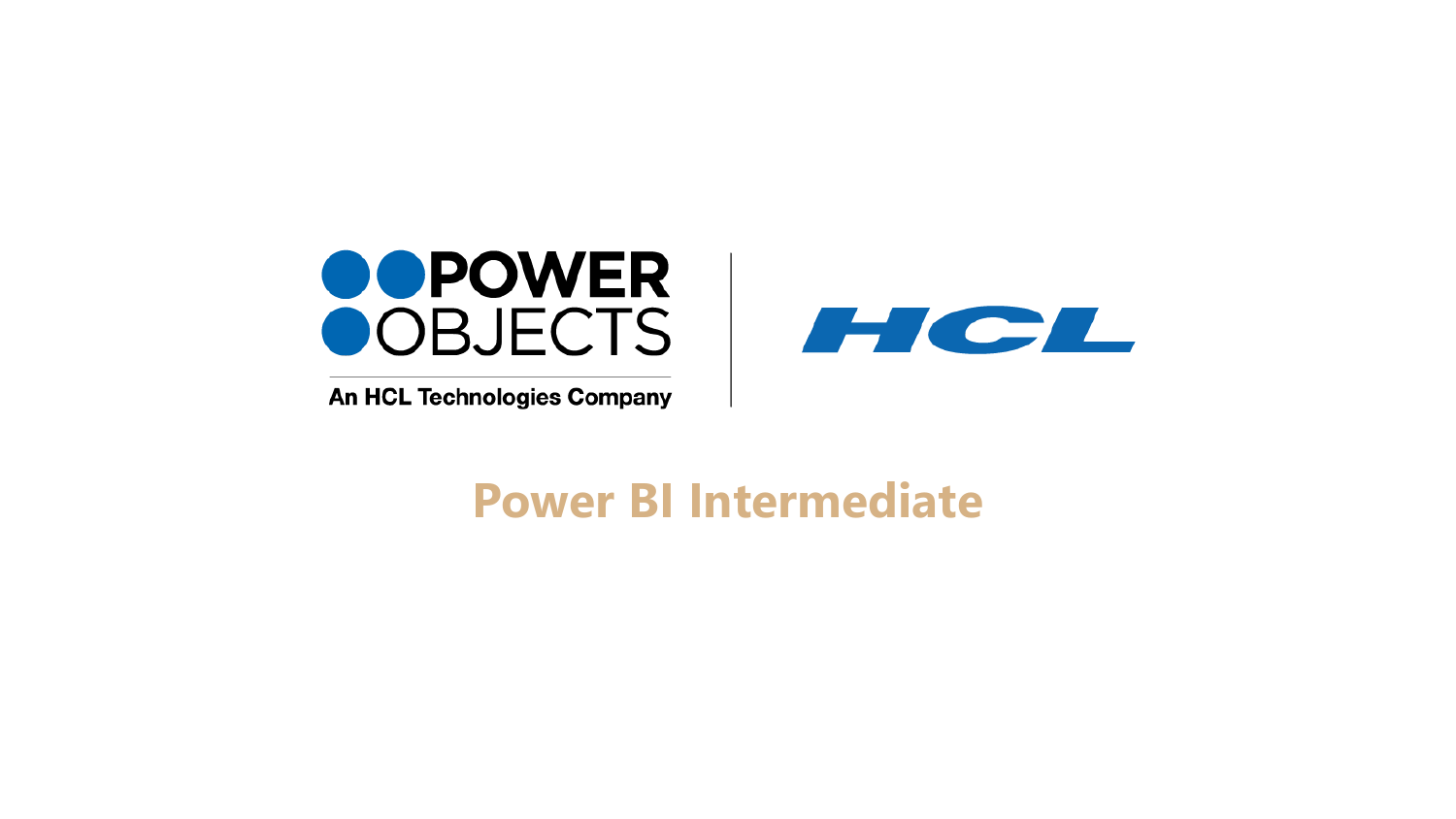# **Course Level: 200**

This instructor-led course builds on the skills learned in the Power BI for Beginners training. Apply best practices for cleaning and transforming data in Power Query. Understand in detail the different storage modes available and how to deal with data import issues. Optimize the data model in Power BI Desktop by creating relationships, cleaning up the field list, creating hierarchies and grouping data. Create calculated columns and simple measures with an introduction to DAX (the Power BI Data Analysis Expressions language). Configure Power BI row level security. Provide admins and anyone responsible for working with Power BI with the intermediate skills to prepare and publish analytics in ways which are most helpful to the organization.

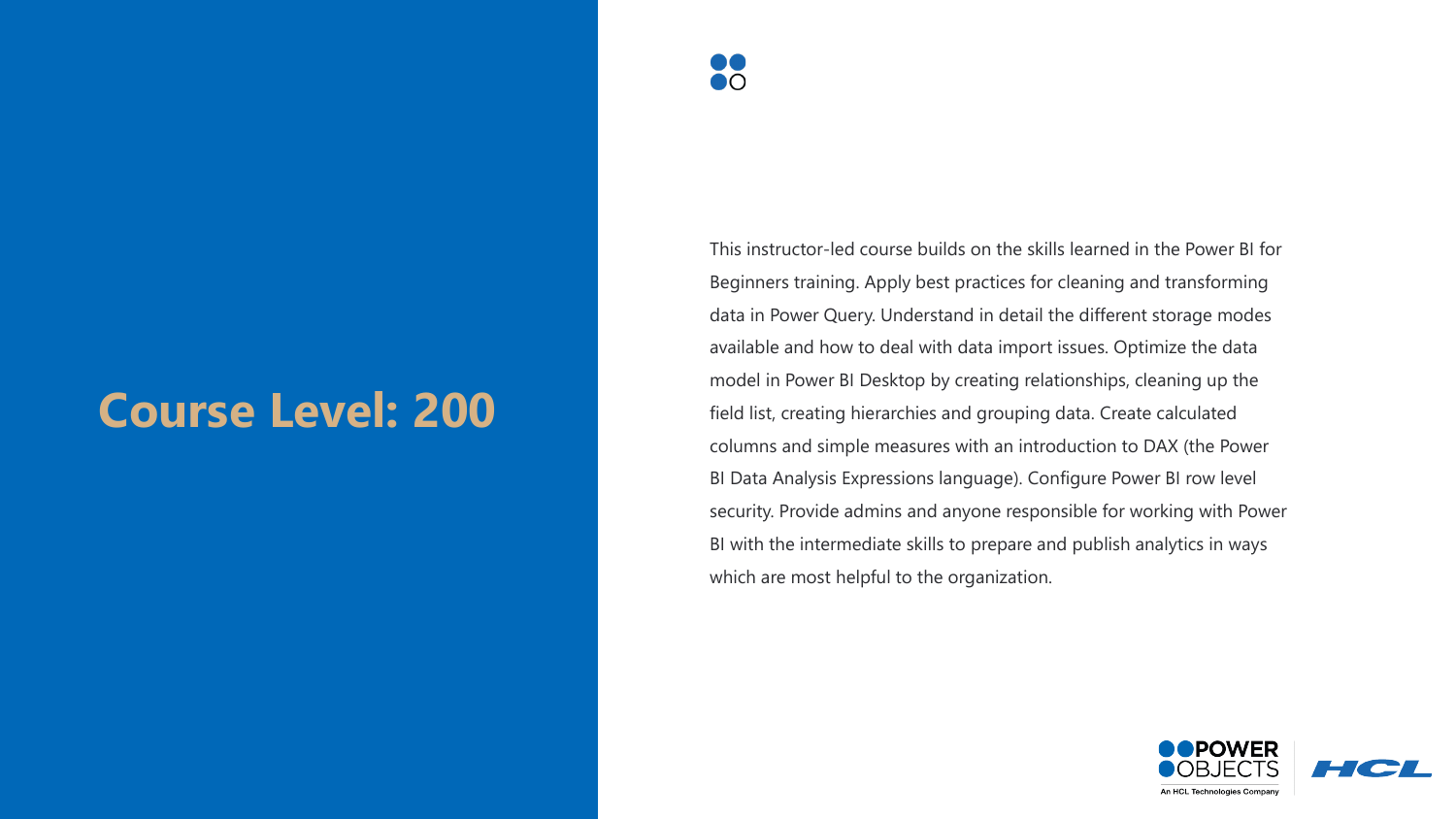

## **At A Glance:**

**Power BI Intermediate**

## **Why Enroll?**



Provide admins and anyone responsible for working with Power BI with the intermediate skills to prepare and publish analytics in ways which are most helpful to the organization

| $\bullet$<br>$\bullet\bullet$<br><b>Contract Contract Contract Contract</b> |
|-----------------------------------------------------------------------------|
|                                                                             |
|                                                                             |
|                                                                             |

**Key Takeaways**

Get Data, Clean, Transform and Load Data, Model Data, Row-Level Security, DAX & Measures

## **Who to Enroll?**

- System Administrators
- Power Users
- Customizers
- Developers
- Business Analysts



### **Register**

Register for Power BI Intermediate today!

**[Click to Register.](https://education.powerobjects.com/collections/power-bi)**

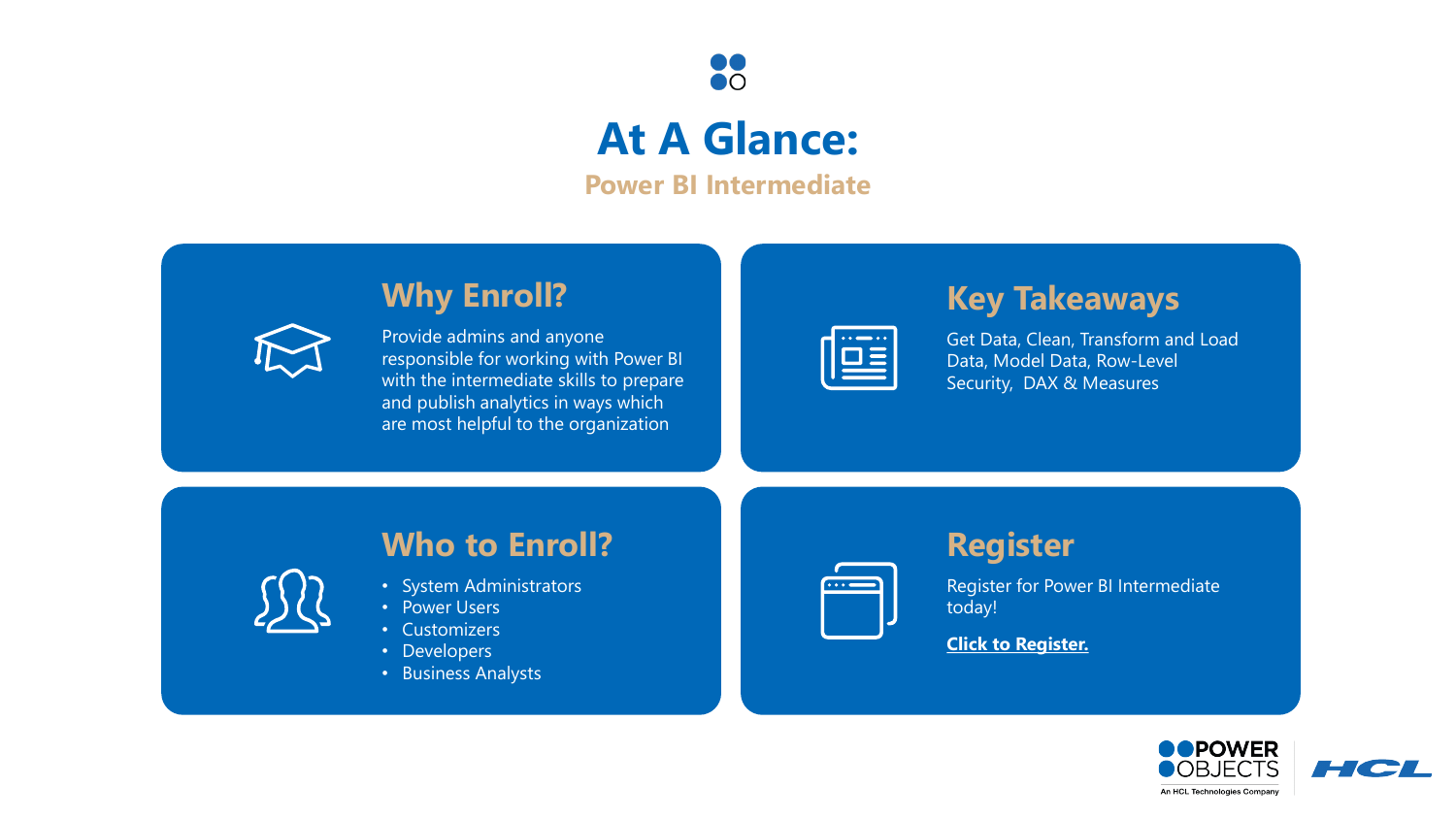

# **About This Training**



## **Intended Audience**

This course is designed to support individuals who will be responsible for reporting and analytics of data from Dynamics 365, Dataverse, other CRM and ERP technologies, spreadsheets, additional internal or external online sources and other corporate data. It is also useful for those interested in improving charts, analytics, and discovering new insights into data.



### **Required Prerequisites**

Participants are highly advised to be comfortable and confident with the following skills and concepts for a successful learning experience:

- Power BI for Beginners or equivalent experience/skills
- Understanding of data or relational databases



## **Recommended Prerequisites**

Prerequisites are recommendations, and while not required, they are highly advised to ensure a successful learning experience:

• Exposure to other Microsoft Dynamics 365 business applications is helpful, but not necessary

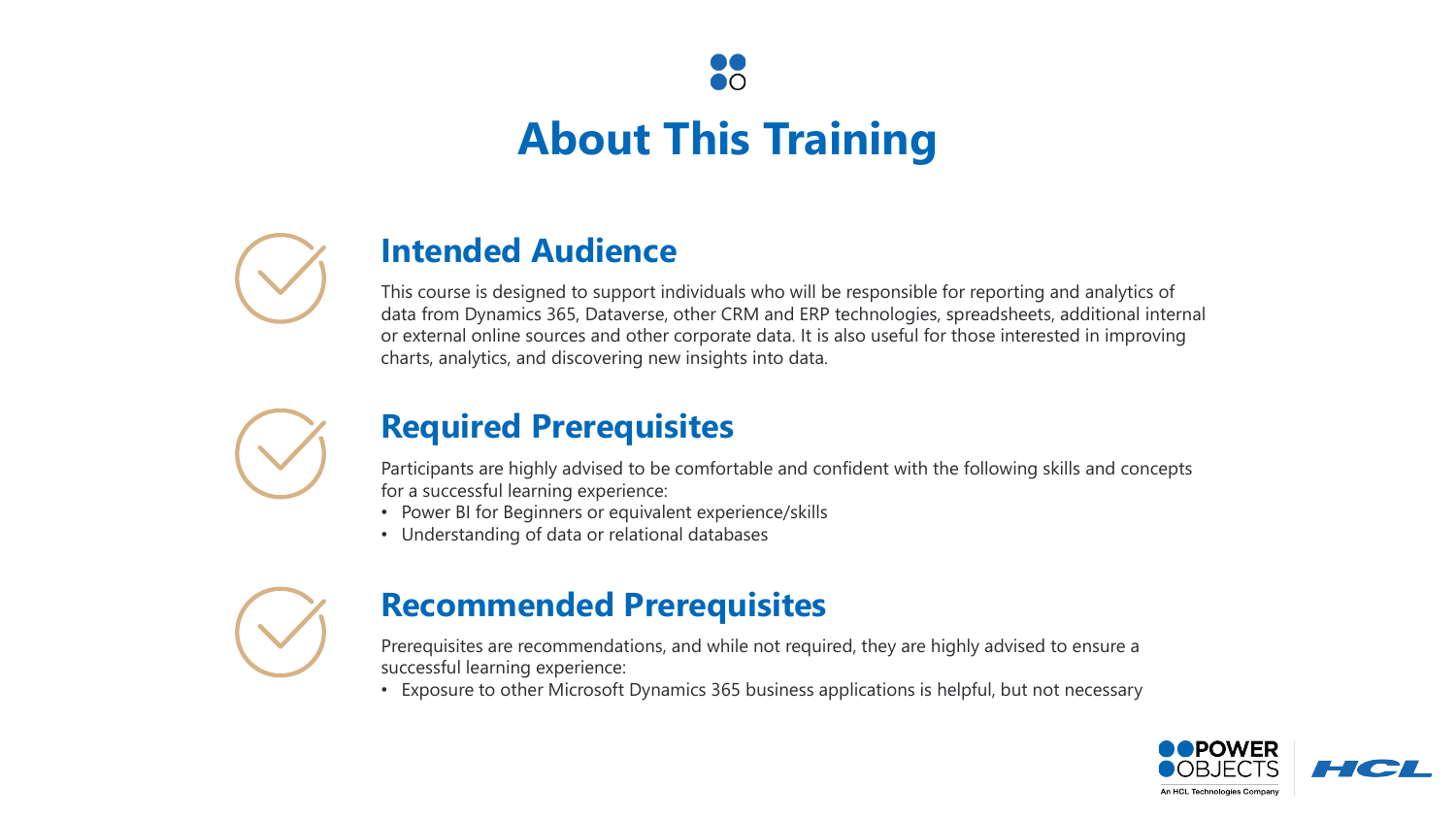

## **Key Takeaways**

## **This Training Will Allow You To:**

- Get data from different data sources
- Understand different storage modes Import v DirectQuery
- Deal with data import issues
- Clean, transform and load data
- Understand data column types
- Differentiate between static and dynamic row level security
- Define row level security in Power BI Desktop
- Apply row level security in the Power BI Service
- Manage data relationships through the data model
- Create custom columns
- Create quick measures
- Apply basic Data Analysis Expressions (DAX) formulas



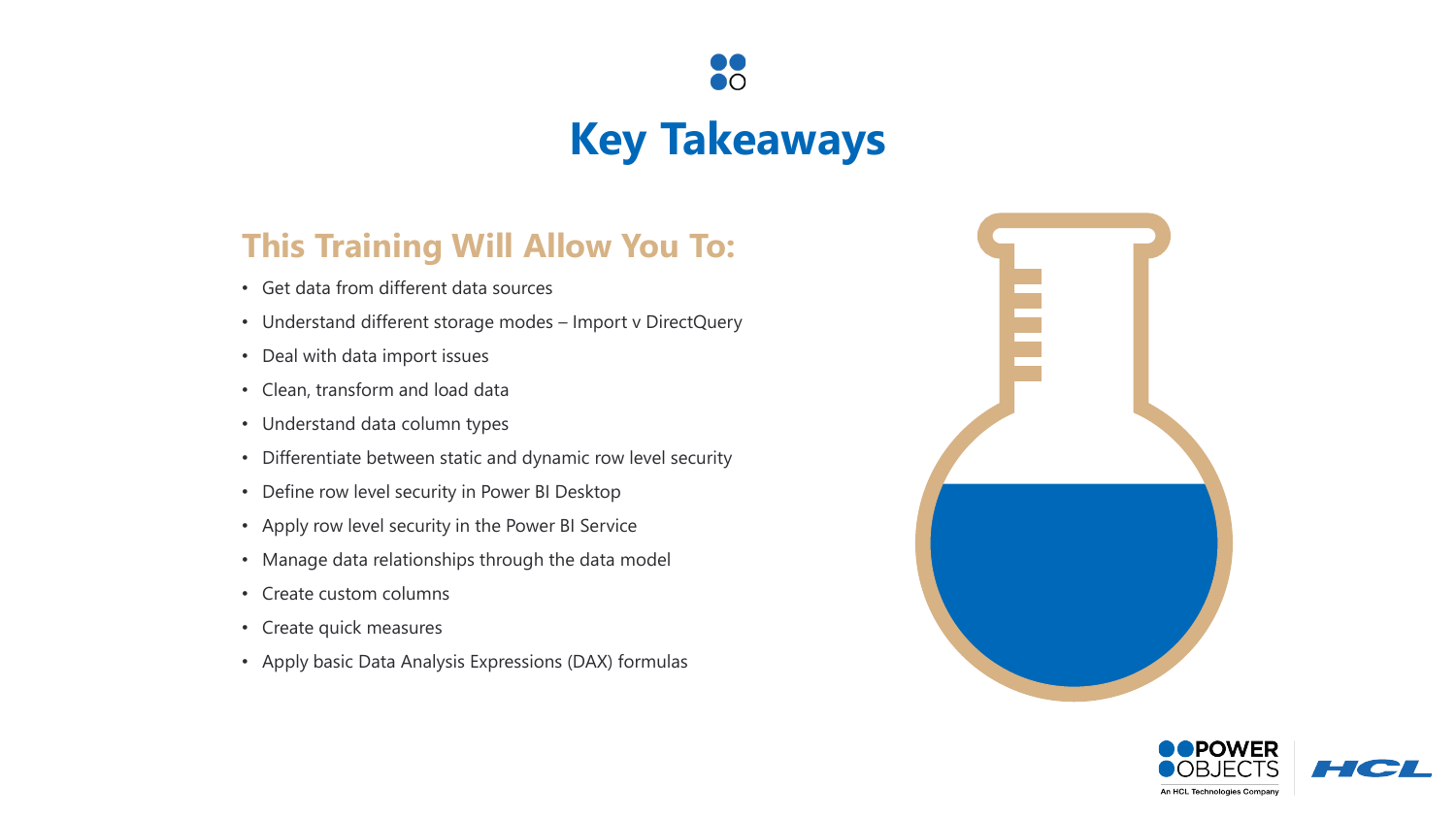

### **SESSION 1**

#### **GET DATA**

### **CLEAN, TRANSFORM AND LOAD DATA**

- Introduction
- Get Data
- Storage Modes
- Data import issues
- Introduction
- Shape the initial data
- Simplify the Data structure
- Change column data types
- Hide fields/columns

#### **ROW-LEVEL SECURITY**

- Overview
- Static vs. Dynamic method
- Defining roles
- Security in the Power BI Service



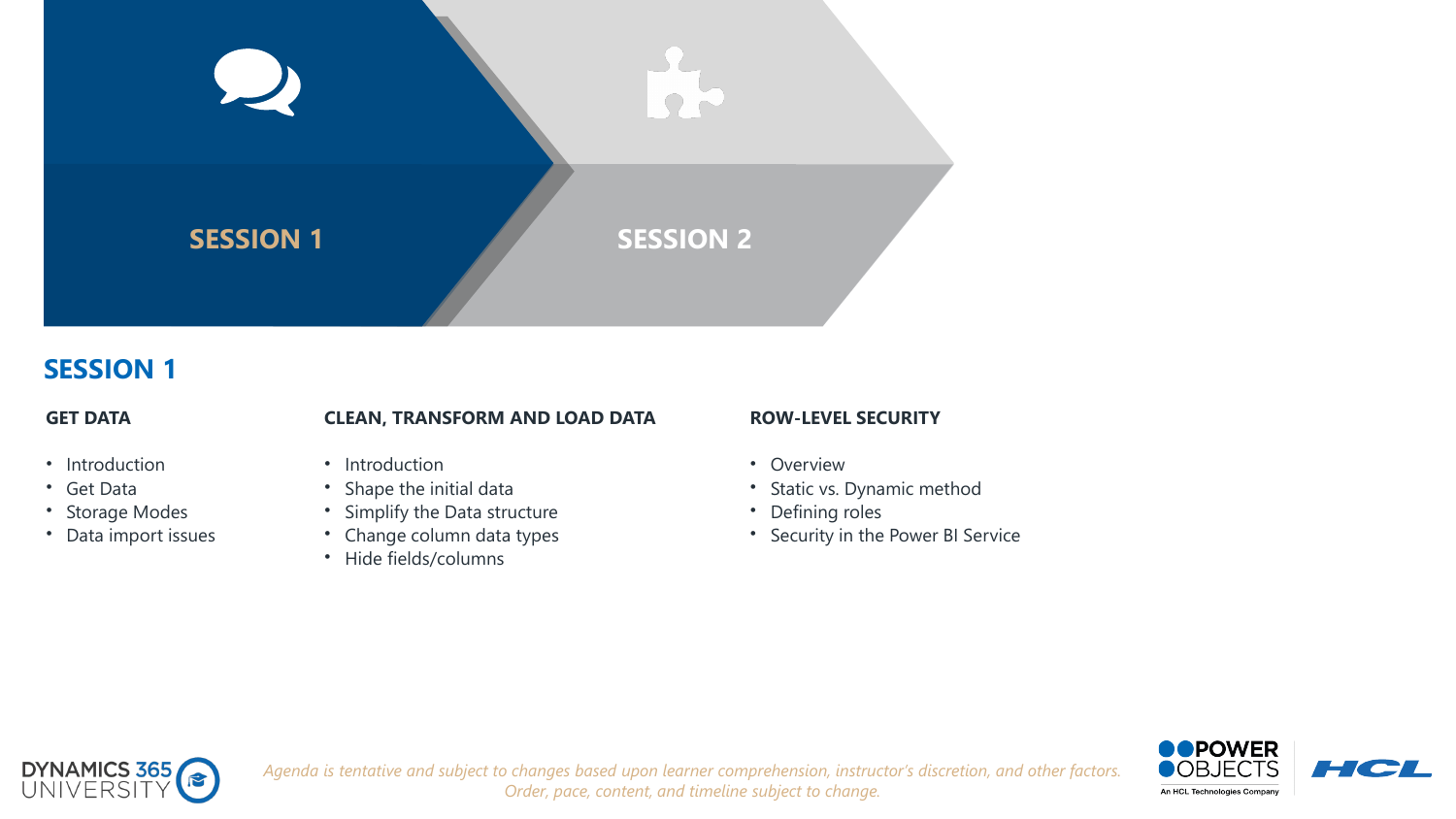

### **SESSION 2**

#### **MODEL DATA**

- Introduction
- Manage Data relationships
- Calculated columns

#### **DAX & MEASURES**

- Introduction
- Columns v measures
- Measures

#### **GROUPING & BINS**

• Introduction

*Order, pace, content, and timeline subject to change.*